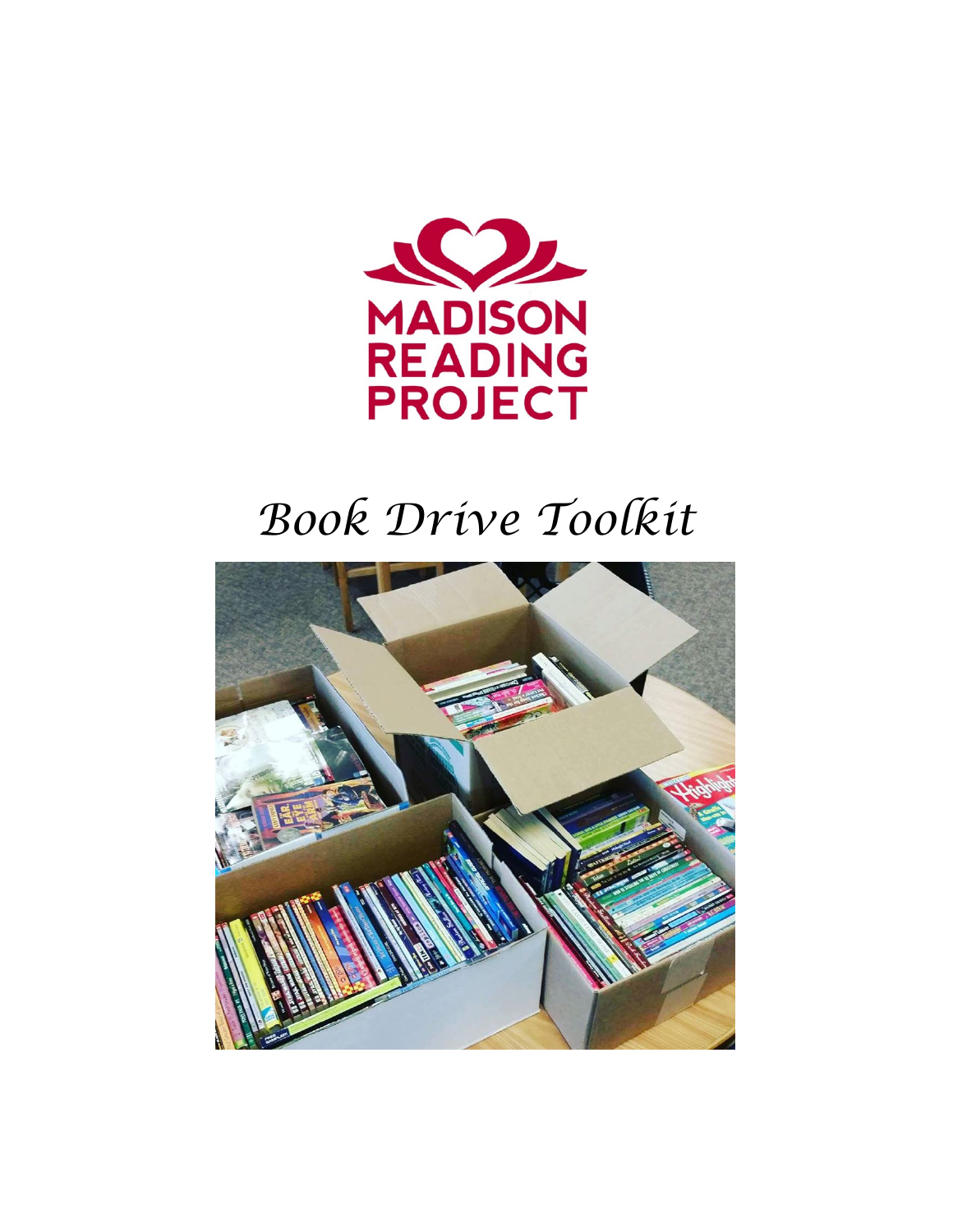Hello!

THANK YOU for supporting Madison Reading Project by hosting a book drive on our behalf. By doing so you are helping us achieve our annual book distribution goals.

Madison Reading Project, a 501(c)(3) nonprofit organization, provides underserved children in south central Wisconsin with quality books and programming. To boost literacy rates and increase book ownership, our nonprofit provides programming at our partner locations and diverse book selections for children to select themselves. We partner with 65 partners\* from schools, after-school programs, social workers, and early head start programs to reach children ages from birth -12 years old.

This toolkit contains a step-by-step guide and other materials to assist you.

If you have questions about hosting your book drive, please contact our programming team at programming@madisonreadingproject.com.

Thank you again for supporting Madison Reading Project.

Thank You,



*Rowan Childs, Founder & Executive Director* 

The early days of MRP.

\*For a list of our partnering agencies please visit our website: www.madisonreadingproject.com.

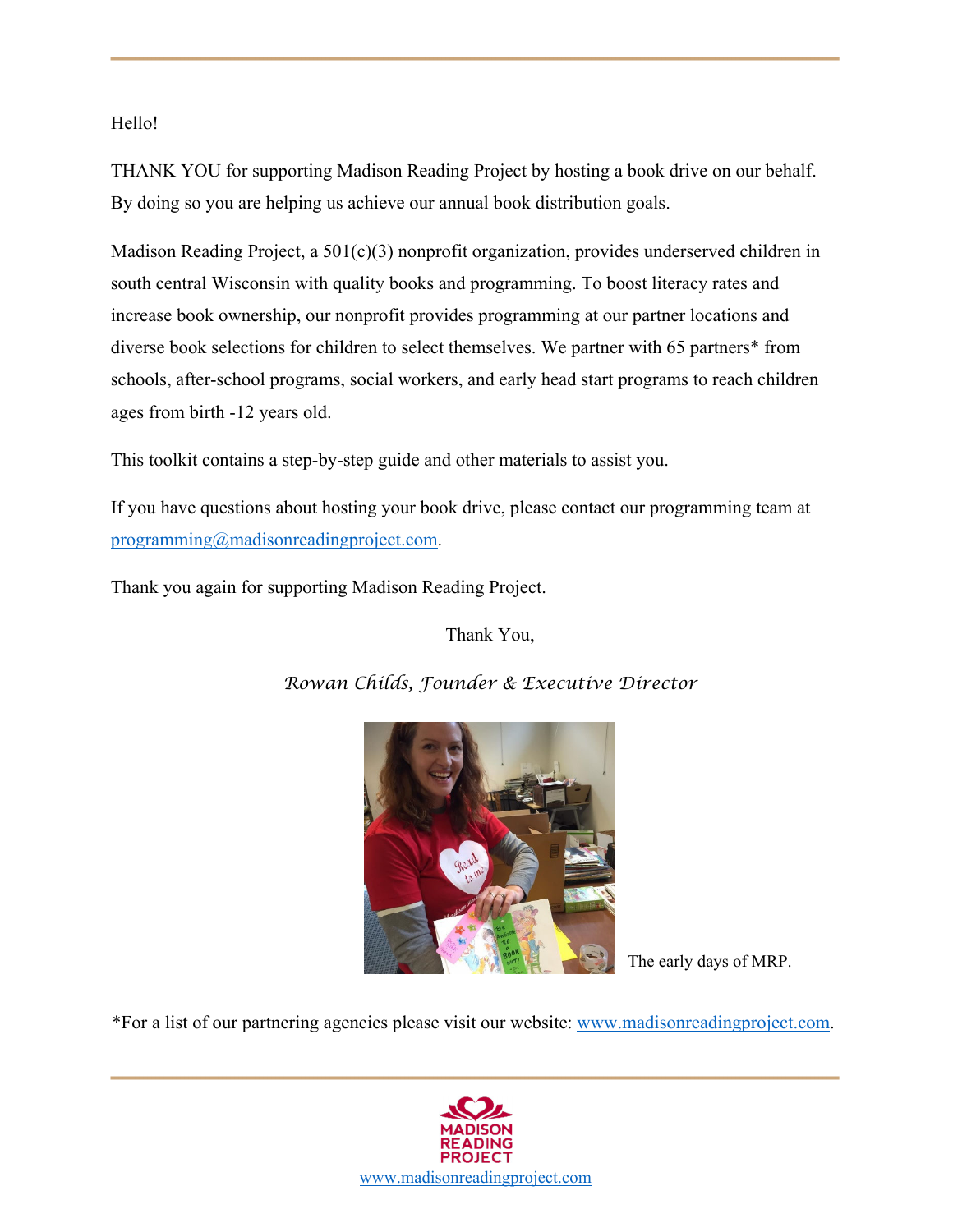

### Getting Started with Your Book Drive

 $\Box$  Give us a heads up about your book drive by completing our Book Drive Notification form located here: http://bit.ly/mrpbookdriveform

Upon receipt of your Book Drive Notification form, you will receive a variety of flyers you may use.

- $\Box$  Set a goal of how many books you would like to collect.
- $\Box$  Review our Book Donation Guidelines (see pages 4-5)

### $\Box$  Decide when to host your book drive.

- a. We need books all year long.
- b. (Not a requirement). Host your book drive during a popular annual literacy / reading month. Example
	- i. Read Across America Day (March 2)
	- ii. National Library Week (April)
- iii. Week of the Young Child (April)
- iv. Children's Book Week (May)
- v. Reading is Fun Week (May)
- vi. Get Caught Reading Week (May)
- vii. National Book Lovers Day (August 9)
- viii. Banned Books Week (September)
- ix. Teen Read Week (October)
- x. National Family Literacy Day (November)
- $\Box$  Decide the how long you'll host your book drive a few weeks? Month? We recommend a minimum of two (2) weeks to provide enough time to collect books or remind people to bring their books.
- $\Box$  Confirm (family, friends, co-workers, etc.) will be involved with your book drive.
- $\Box$  Determine where you will host your book drive (library, home, work, school, etc.)

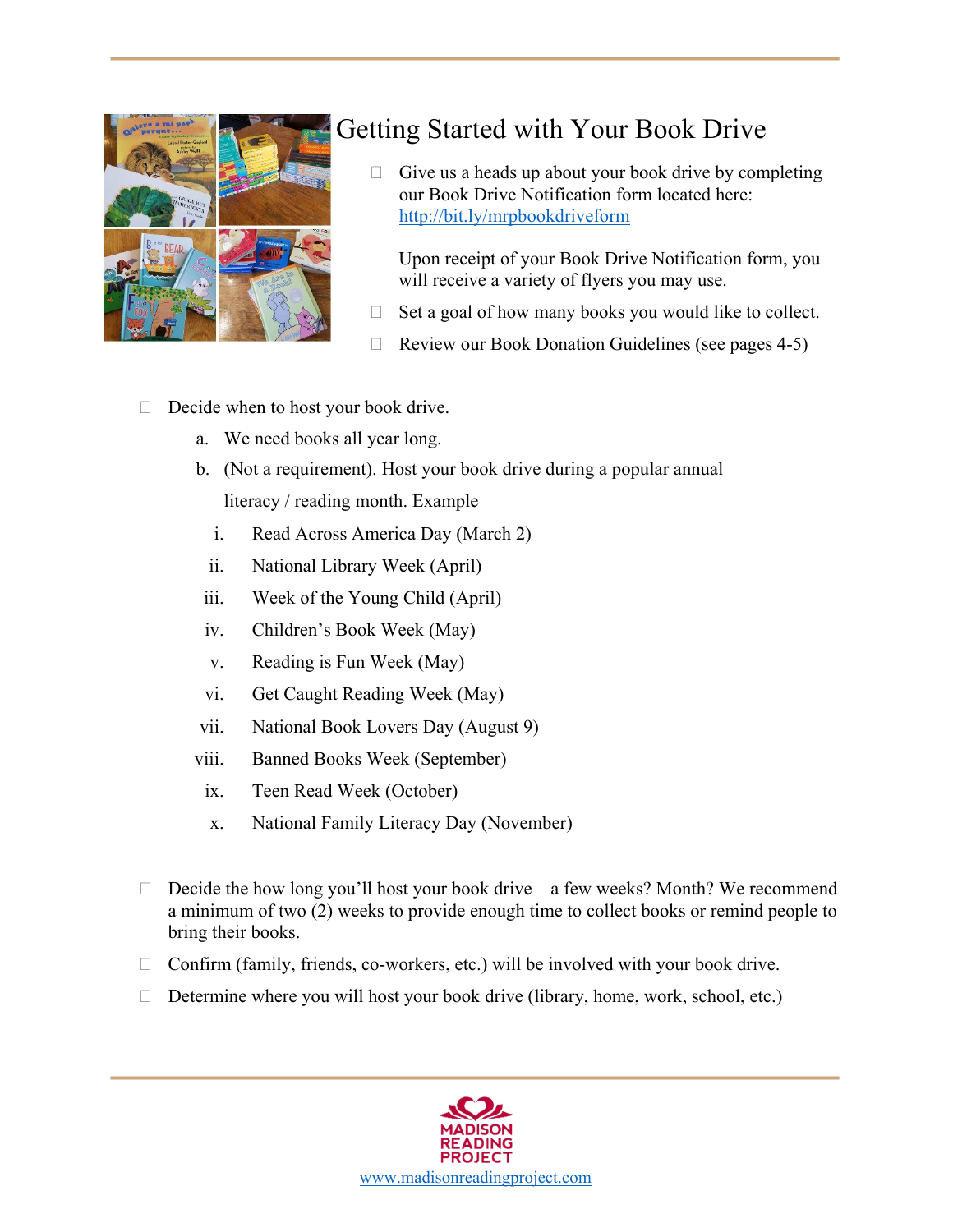- $\Box$  Promote your book drive.
	- a. Make sure promotional material includes the types of books we accept. Refer to the Book Donation Guidelines (pages 4-5). Upon receipt of your Book Drive Notification form, you will receive a variety of flyers you may use.
	- b. Utilize social media Tell your friends and followers about your book drive. Feel free to use the social media post examples provided in the toolkit. Please tag\* us in your social media post and we'll promote it as well.
	- c. Take photos of the books as you're collecting them.



- . New or gently used books
- · Books for ages birth to teens
- · Books featuring diverse characters
- Books printed in Spanish, Hmong and **Bilingual** text
- Madison Reading Project is a literacy based nonprofit which<br>provides quality books and literacy programming to<br>underserved children in south central Wisconsin.  $\label{lem:main} \begin{minipage}[c]{0.9\linewidth} \textbf{Madison Reading Project is a } \texttt{SOI(c)(3) nonprofit.}\\ \textbf{www.MadisonReadingProject.com} \end{minipage}$

- $\Box$  Wrapping up your book drive
	- a. You may drop the collected books off during our office hours. For our current office hours, visit our website https://www.madisonreadingproject.com/contact
	- b. Books should be in manageable boxes or sturdy bags which are strong enough for a large number of books.



\*Connect with Madison Reading Project on Social Media

Facebook: @MadisonReadingProject Instagram: @MadisonReadingProject Pinterest: @MadisonReadingProject Twitter: @MSNReadingProj

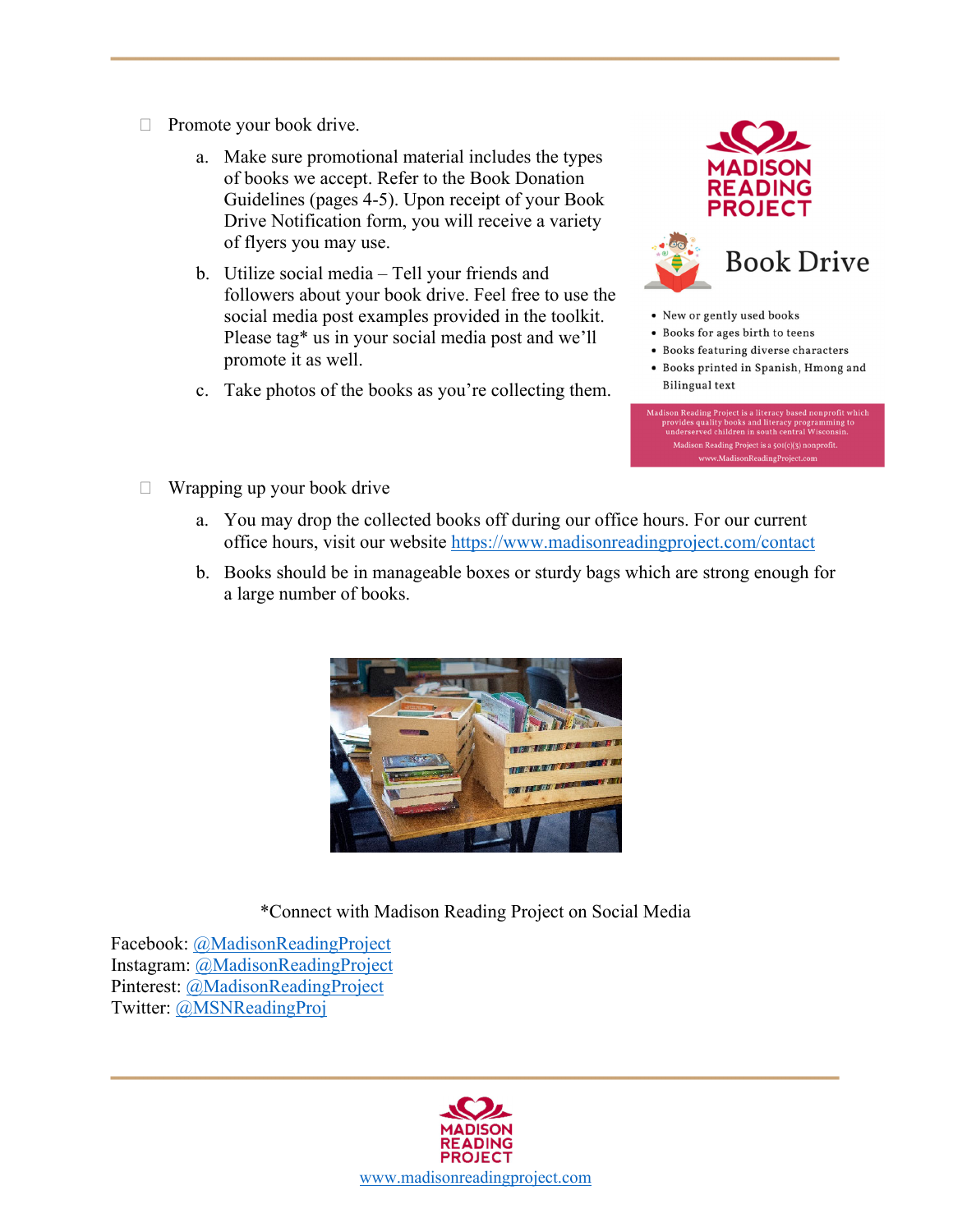

## Book Donation Guidelines

We gratefully accept:

- Books for ages birth to teens
- New or gently used books
	- Please, no damaged books, including:
		- Broken bindings
		- Missing or ripped pages
		- Spoiled, musty, moldy, or water damage
		- Excessive writing or highlighting on pages
- Timely and relevant content
	- Topics and illustrations that are outdated or irrelevant do not generate interest or excitement
	- For nonfiction: preferably books published within the last five (5) years, reflecting current technology and politics
- Appropriate themes and topics
	- Books with harmful stereotypes in text or illustrations will not be shared with children
	- We cannot accept books with holiday or religious themes
- Things we LOVE
	- Materials printed in Spanish, Hmong, or bilingual text
	- Books featuring diverse characters
	- Titles from our Book Wishes

We **cannot** accept the following items:

- Dictionaries or encyclopedias
- Activity or coloring books



Things We LOVE

- $\Box$  Materials printed in Spanish, Hmong, or bilingual text
- $\Box$  Books featuring diverse characters
- $\Box$  Titles from our Book Wishes (http://bit.ly/mrpbooks)